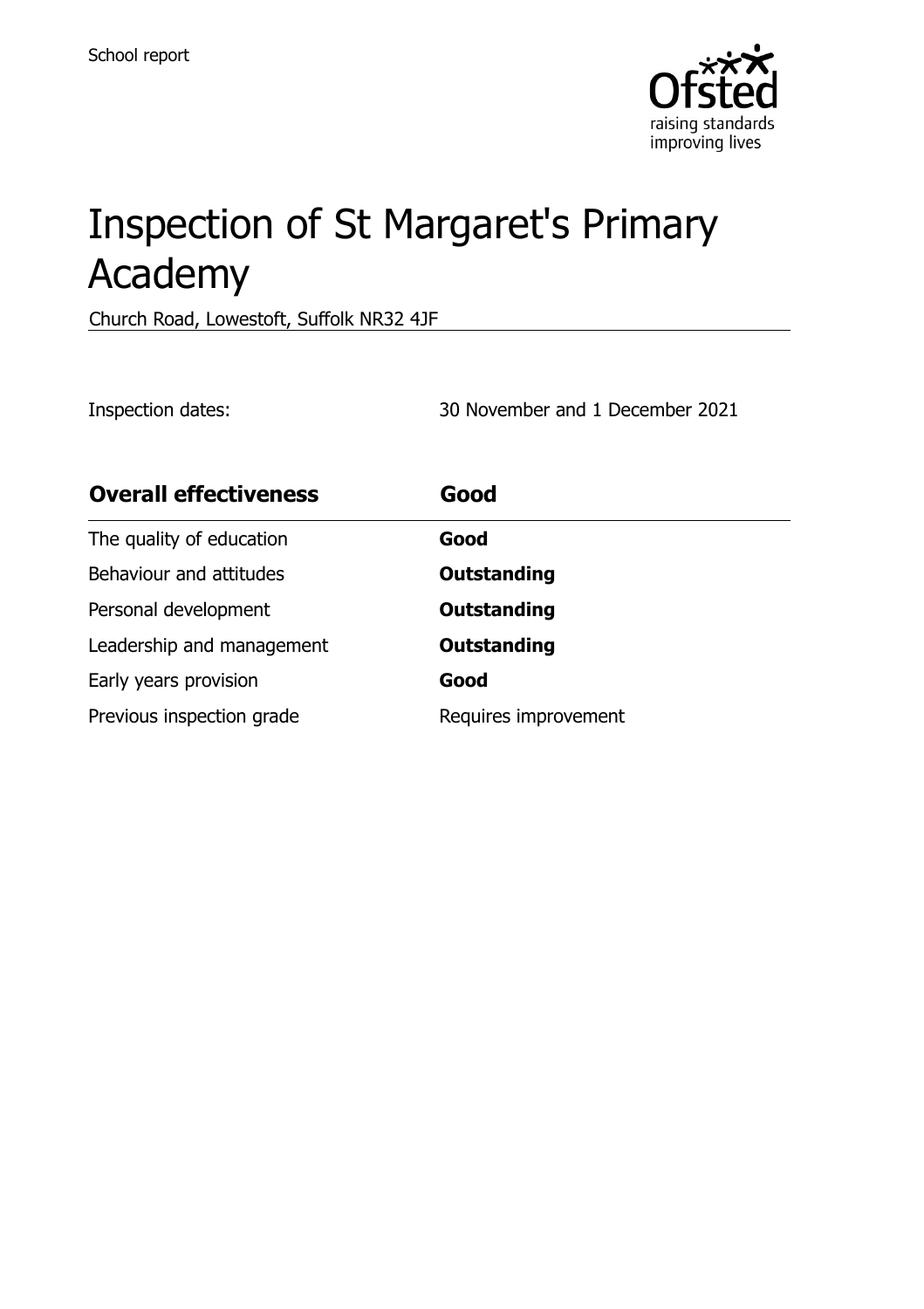

# **What is it like to attend this school?**

Pupils say that their school is a very special and welcoming place. They attend school well and enjoy learning. Pupils have a strong understanding of celebrating each other's differences. As one pupil outlined, reflecting the views of many, 'We are told to love ourselves and be ourselves and that is fine'. Pupils are empathetic and talk knowledgeably about issues that people from all walks of life may face. They like to contribute to their community. Pupils do this in many ways, for example creating fundraising wreaths for Christmas or donating food parcels for those who may need additional help and support.

Pupils' behaviour is exemplary. There is a strong rapport between pupils and adults, and between pupils and their peers. Incidents of bullying are exceptionally rare. Pupils trust staff to deal with any concerns quickly and fairly.

Pupils consider that it is good to have a hobby or a passion. They often set up their own clubs so that everyone can be involved in enrichment activities. Pupils enjoy different leadership opportunities, such as eco council where they focus on reducing food waste. Pupils help to make changes for the better at school, such as recently introducing healthy food trolleys for pupils.

#### **What does the school do well and what does it need to do better?**

The new leadership team has driven forward significant change in a short period of time. The improvements are many. Suspensions have been substantially reduced. Disadvantaged pupils attend school well. Pupils who had poor attendance in the past now attend school regularly.

There is now an ambitious curriculum in place. Staff are confident in their teaching of many subjects. As a result, pupils' knowledge and skills are increasing in a range of areas. Pupils are really enjoying their learning.

Reading is at the heart of the curriculum. Children in Nursery learn the knowledge and skills necessary so that they are ready to start formally learning phonics when they start in Reception. Staff are well trained to teach the chosen phonics programme and do so effectively. Pupils who need extra support are quickly identified and given further practice, which helps them to catch up.

Pupils read regularly both at school and at home. Teachers check how often pupils read and which types of books they are reading. Pupils remain engaged in their reading as teachers suggest new book titles based on pupils' interests. Teachers also introduce pupils to a diverse range of authors and genres to increase their love of reading.

Leaders have designed curriculum plans carefully so that pupils learn and revisit important knowledge, skills and vocabulary over time. In subjects such as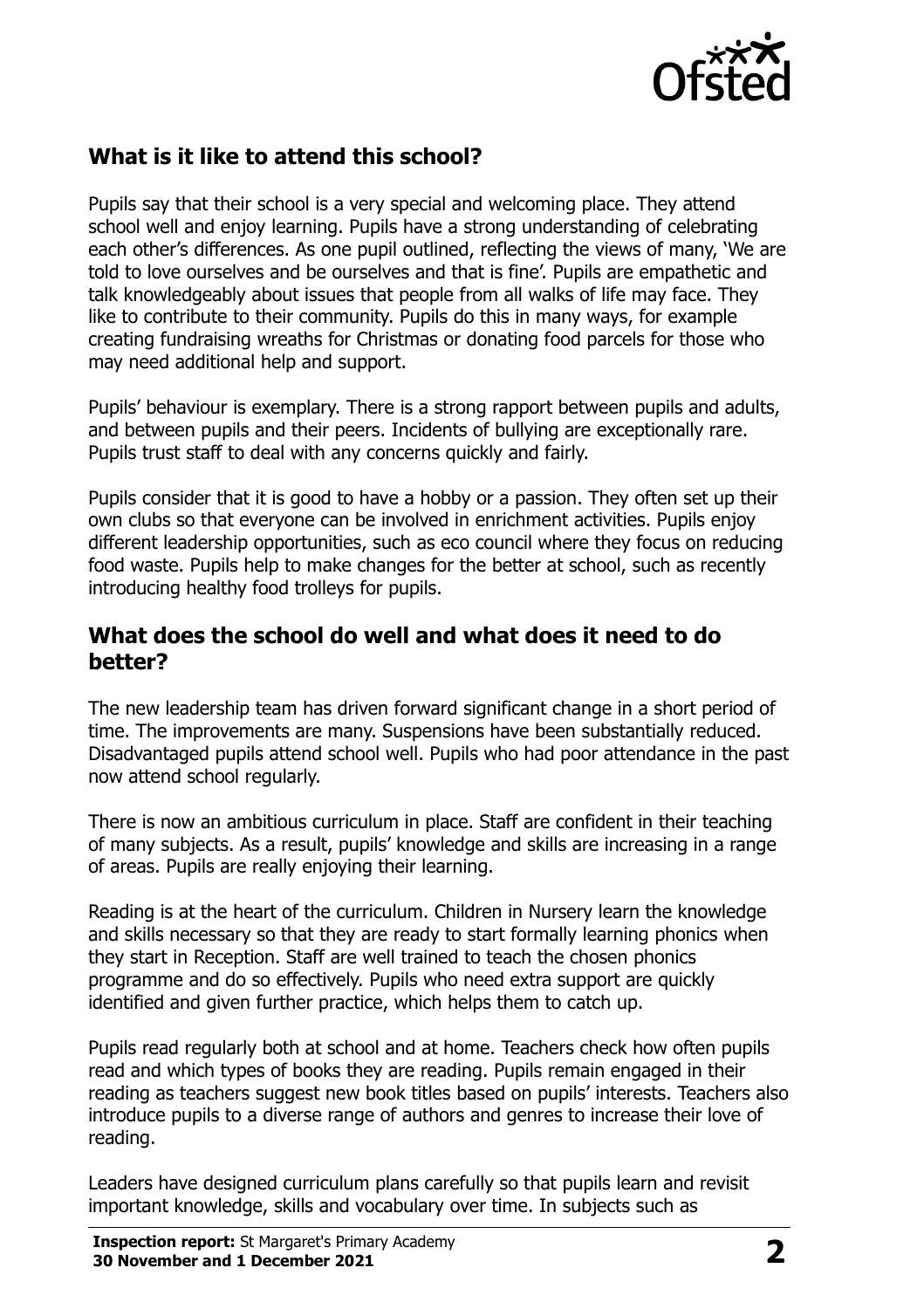

mathematics, pupils recall their learning easily. They use the vocabulary of the subject with confidence and ease. However, in a few subjects where changes with curriculum plans are relatively new, pupils are less confident recalling the most important information they need. Leaders continue to help pupils to 'fill any gaps' in learning which developed during the national lockdowns.

Leaders have focused relentlessly on improving the quality of provision for pupils with special educational needs and/or disabilities (SEND). The new special educational needs coordinator (SENCo) has tackled the backlog of outstanding assessments and reviews, ensuring that appropriate provision is in place. Pupils' individual support plans are precise with helpful strategies for teachers to follow. Adults carefully consider different ways to support pupils with SEND so they can learn well. Pupils with SEND are accessing the curriculum very well alongside their peers.

The curriculum for pupils' personal development is highly effective. Leaders go above and beyond to raise aspirations and widen pupils' interests. They have thought carefully about what pupils need to flourish in later life. For example, pupils learn about financial management. They engage weekly with current affairs and understand all aspects of modern British life. The trust provides exceptional opportunities for pupils that they would not ordinarily experience. Pupils participate in many adventures where they develop teamwork skills and working independently. One of these included sleeping in a shark tunnel.

The early years curriculum is well considered. Leaders have chosen important information that children need to learn to be well prepared for Year 1. For example, children have many opportunities to develop their understanding of the world. They enjoy learning about how different people live, creating different homes using resources such as bricks and mud. Children in Nursery learn about different traditions, such as making gingerbread at Christmas time. Children show independence with activities and move from one area to another sensibly. They know the routines of the classroom. Leaders are working with parents to help children learn and use a broad and rich vocabulary when speaking.

Governors have a strong understanding of the school and the community it serves. They ask appropriate questions to leaders, which helps them to form an accurate view of the school. Governors and trust leaders hold school leaders to account exceptionally well.

# **Safeguarding**

The arrangements for safeguarding are effective.

Safeguarding processes and procedures are thorough and precise. Staff know the risks that pupils may face and how to report concerns if they arise. Staff record factually and with appropriate detail so leaders can act swiftly and knowledgably to keep pupils safe. Leaders liaise effectively with external agencies to provide appropriate support to the most vulnerable pupils.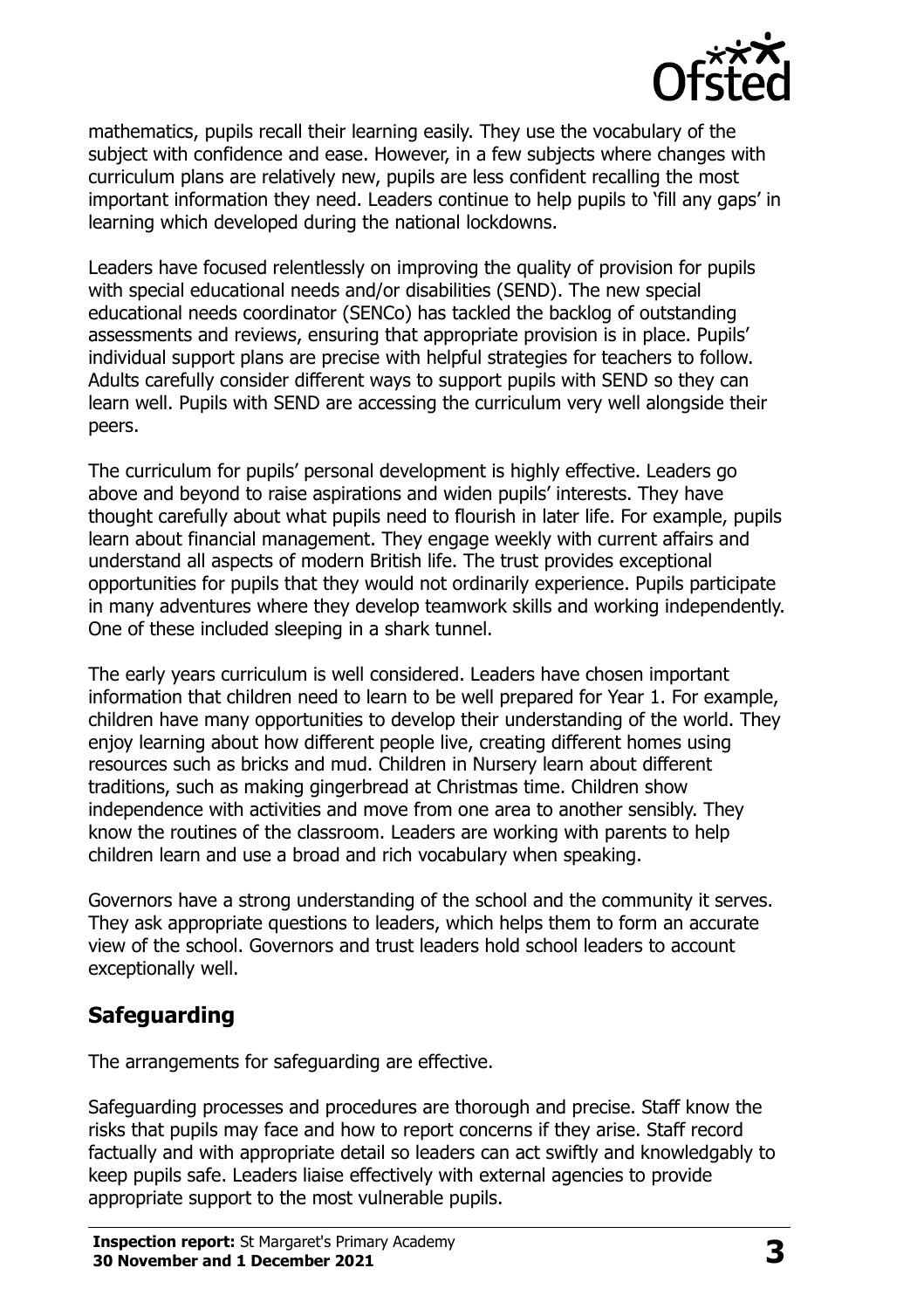

Pupils learn about staying safe through assemblies, the computing curriculum and the personal, social and health education (PSHE) curriculum. Leaders use external agencies, such as the police, to help all pupils learn the latest information about online risks.

## **What does the school need to do to improve?**

#### **(Information for the school and appropriate authority)**

 In some subjects, the implementation of curriculum plans is relatively new. Pupils do not have sufficient prior subject knowledge and vocabulary. This limits the strong connections they can make in their learning. Leaders should ensure that pupils quickly gain the knowledge and skills they need to become confident learners in all subjects.

### **How can I feed back my views?**

You can use [Ofsted Parent View](http://parentview.ofsted.gov.uk/) to give Ofsted your opinion on your child's school, or to find out what other parents and carers think. We use information from Ofsted Parent View when deciding which schools to inspect, when to inspect them and as part of their inspection.

The Department for Education has further quidance on how to complain about a school.

If you are the school and you are not happy with the inspection or the report, you can [complain to Ofsted.](http://www.gov.uk/complain-ofsted-report)

#### **Further information**

You can search for [published performance information](http://www.compare-school-performance.service.gov.uk/) about the school.

In the report, ['disadvantaged pupils'](http://www.gov.uk/guidance/pupil-premium-information-for-schools-and-alternative-provision-settings) refers to those pupils who attract government pupil premium funding: pupils claiming free school meals at any point in the last six years and pupils in care or who left care through adoption or another formal route.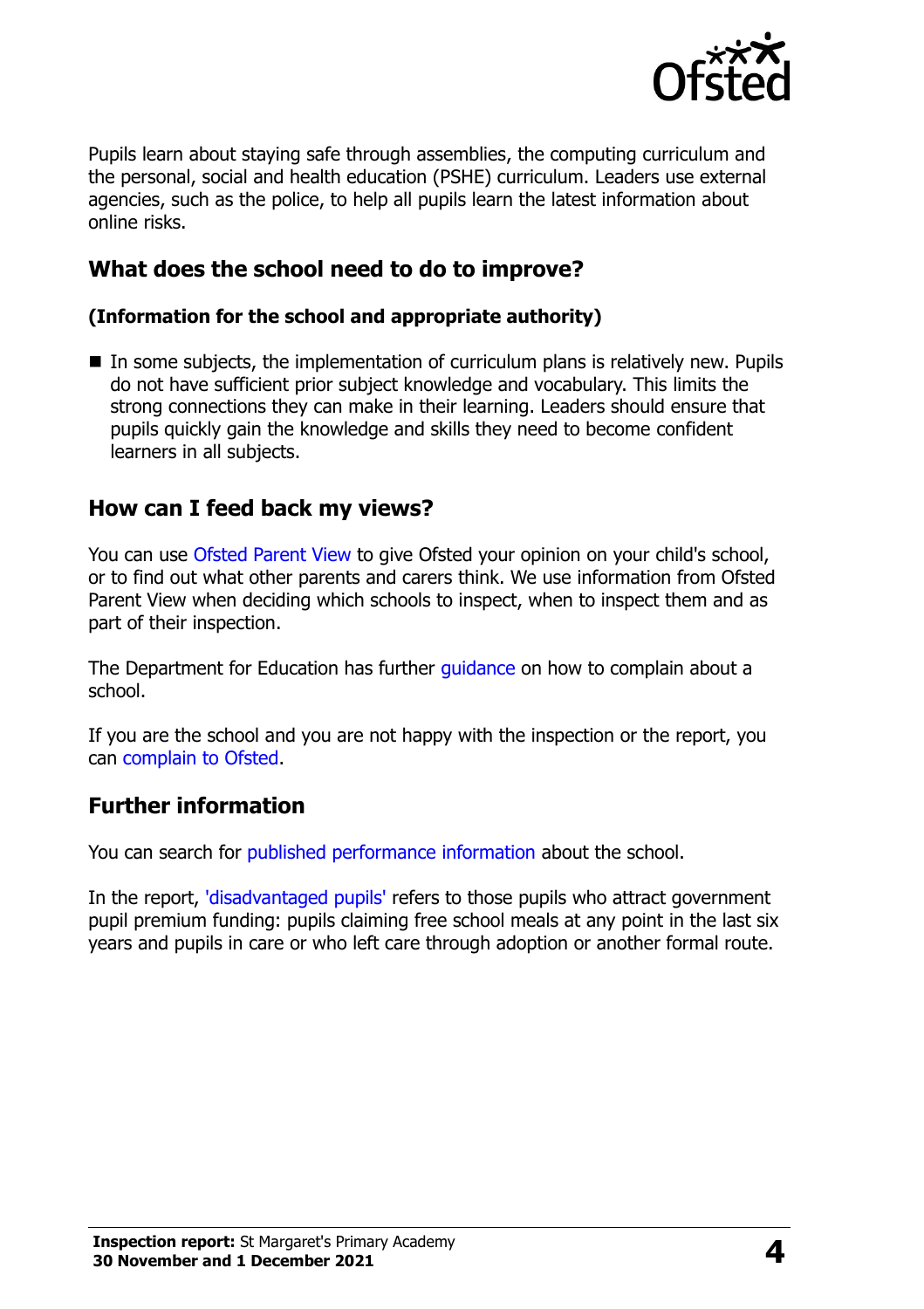

## **School details**

| Unique reference number             | 141984                                                           |  |
|-------------------------------------|------------------------------------------------------------------|--|
| <b>Local authority</b>              | <b>Suffolk</b>                                                   |  |
| <b>Inspection number</b>            | 10207079                                                         |  |
| <b>Type of school</b>               | Primary                                                          |  |
| <b>School category</b>              | Academy sponsor-led                                              |  |
| Age range of pupils                 | 3 to 11                                                          |  |
| <b>Gender of pupils</b>             | Mixed                                                            |  |
| Number of pupils on the school roll | 420                                                              |  |
| <b>Appropriate authority</b>        | Board of trustees                                                |  |
| <b>Chair of trust</b>               | Gavin Robert                                                     |  |
| <b>Headteacher</b>                  | Zara Lambert                                                     |  |
| Website                             | www.st-margarets.suffolk.sch.uk                                  |  |
| Date of previous inspection         | 15 and 16 May 2018, under section 5 of<br>the Education Act 2005 |  |

# **Information about this school**

- The headteacher joined the school in September 2020. The new senior leadership team includes two new assistant headteachers and a recently appointed SENCo.
- The school uses two providers of alternative provision. One is registered and the other is unregistered.
- Over half of the pupils who attend the school are eligible for free school meals.

# **Information about this inspection**

The inspector(s) carried out this inspection under section 5 of the Education Act 2005.

- This was the first routine inspection the school received since the COVID-19 pandemic began. Inspectors discussed the impact of the pandemic with school leaders and have taken that into account in their evaluation.
- **Inspectors spoke with the deputy director of education from the multi-academy** trust, members of the local governing body, the headteacher, senior leaders, staff and pupils about the school's provision.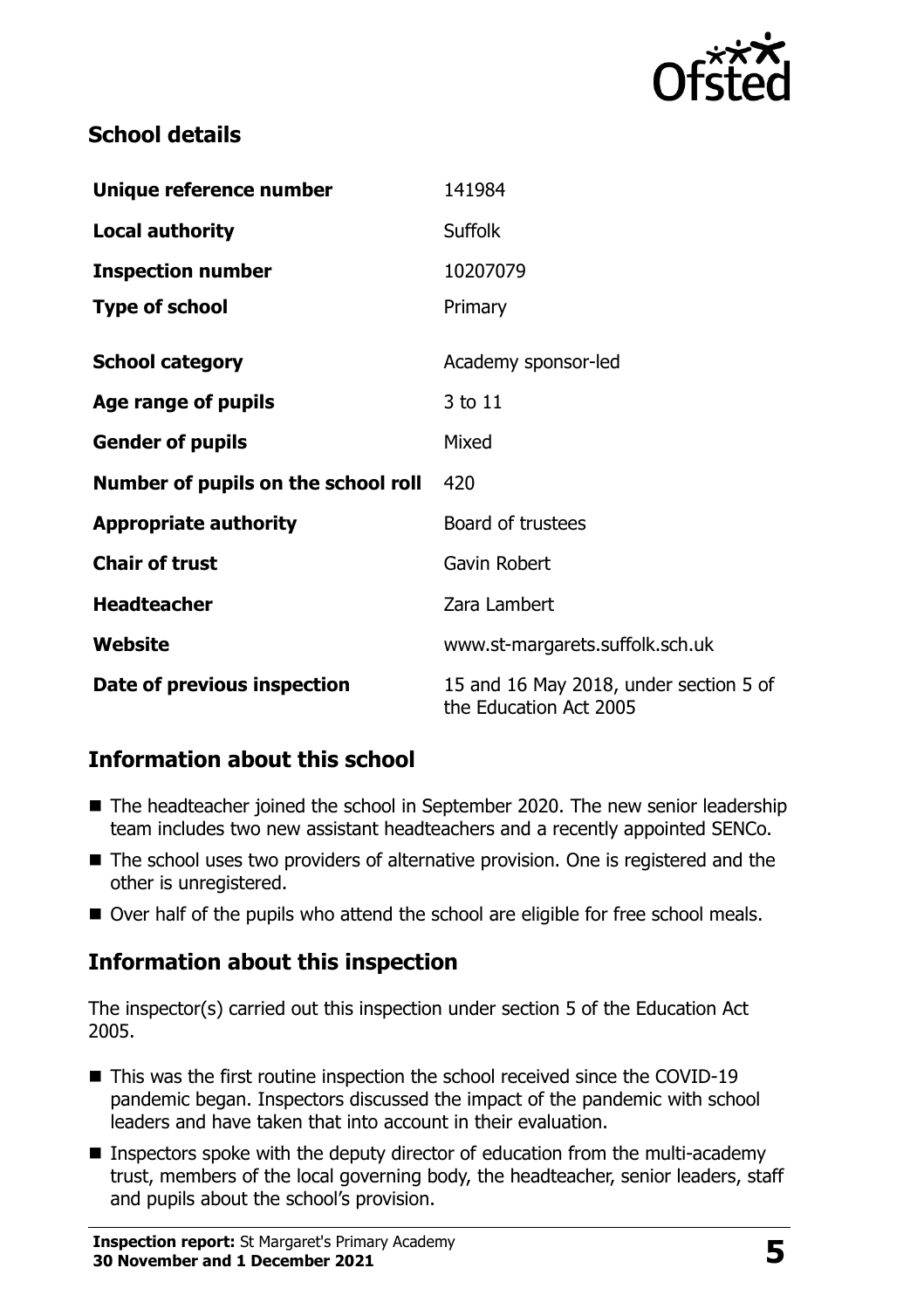

- **Inspectors spoke with parents at the start of the school day.**
- Inspectors observed pupils' behaviour in lessons and in less structured times.
- **Inspectors carried out deep dives in early reading, mathematics, geography,** music and physical education to evaluate the quality of education. For each deep dive, inspectors met with subject leaders, considered curriculum plans, visited a sample of lessons, spoke to teachers, spoke with pupils about their learning and scrutinised samples of pupils' work.
- Inspectors looked at the curriculum plans for other subjects and spoke with pupils about their learning.
- Inspectors considered the provision for PSHE, relationships, sex and health education and religious education.
- Inspectors met with the leader in charge of SEND and scrutinised documentation for SEND. Inspectors observed support for pupils with SEND.
- Inspectors reviewed the school's information on behaviour, bullying and attendance. Inspectors reviewed safeguarding records and spoke with governors, leaders, staff and pupils about safeguarding arrangements.
- Inspectors considered the 31 responses to Ofsted's online survey, Ofsted Parent View, and the eight free-text comments.

#### **Inspection team**

| Liz Smith, lead inspector | Her Majesty's Inspector |
|---------------------------|-------------------------|
| Damian Loneragan          | Her Majesty's Inspector |
| Susan Sutton              | Ofsted Inspector        |